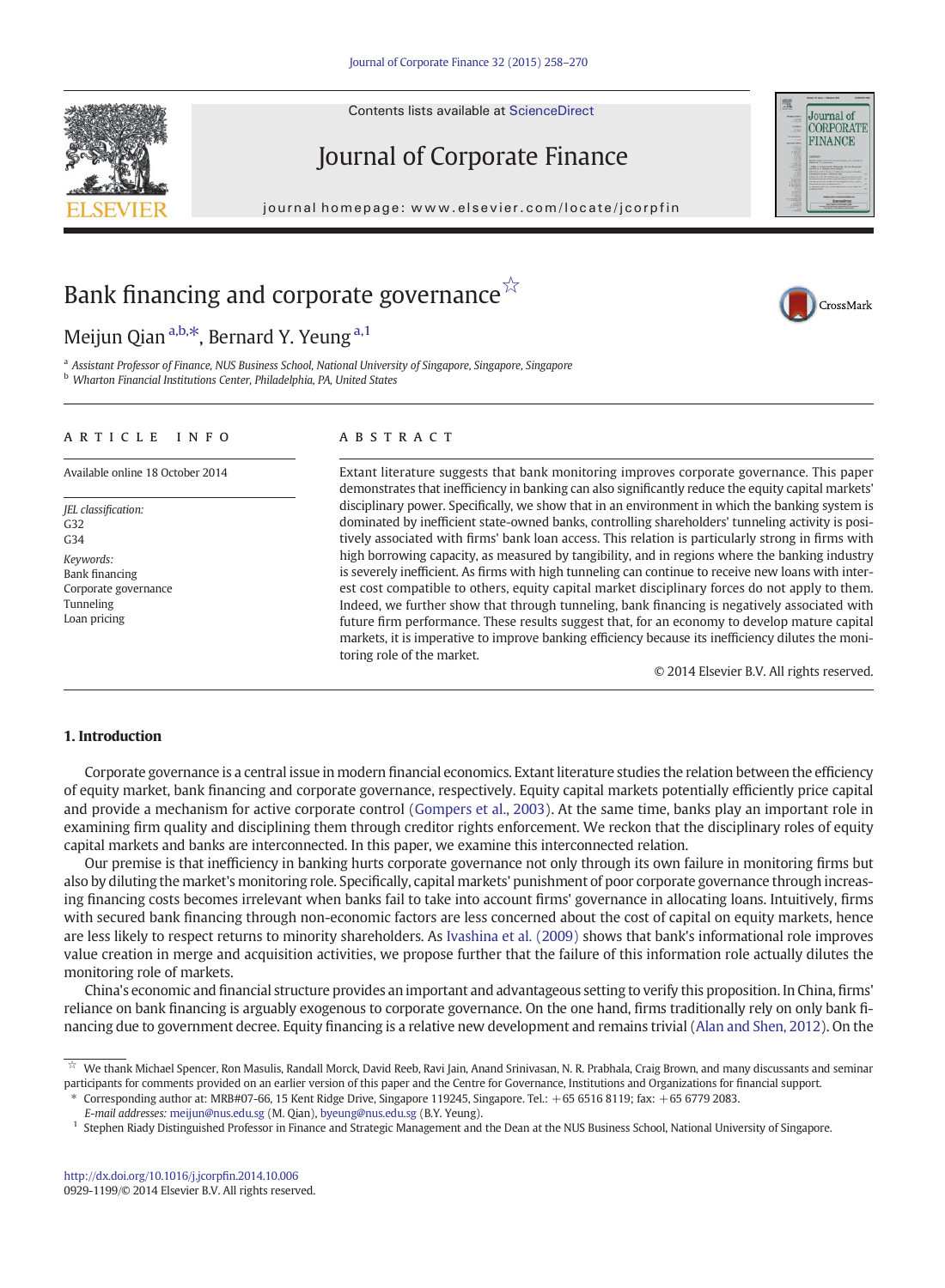other hand, private firms are still being discriminated against in formal financing [\(Allen et al., 2005; Cull and Xu, 2003; Cull et al., 2009,](#page--1-0) etc). Given limited financing channels and the dominant role of banks, firms are constrained to bank financing even though they may be willing to commit to respecting equity investors' rights. This setting mitigates the impact of potential equity market financing on corporate governance and allows us to focus on the relationship between bank financing and corporate governance. The interesting aspect is that secured bank financing appears to aggravate tunneling and thus highlights how inefficient banking renders equity market monitoring ineffective.

We measure firms' corporate governance by tunneling—the transfer of assets or profits out of the firm for the benefits of controlling shareholders. Although tunneling occurs mostly within the legal boundary, it is nevertheless loss to minority shareholders ([Johnson et al. \(2000\)](#page--1-0). The loss could be economically significant and the conduct of tunneling may occur in many forms, through acquisition, security offering, or non-operational transactions [\(Bae et al., 2002; Baek et al., 2006; Bertrand et al., 2002](#page--1-0)).

Compared to the US where groups of diverse investors own listed firms, corporate ownership in China is much more concentrated, which is similar to many countries in Europe and Asia ([Claessens et al., 2000; Faccio and Lang, 2002\)](#page--1-0). This institutional feature, together with weak legal or regulatory protections for minority shareholders, makes the Chinese stock market highly conducive for tunneling activities (e.g., [Jiang et al., 2010; Peng et al., 2011](#page--1-0)). As a result, the conflict of interest between controlling and minority shareholders, rather than the one between the delegated manager and diverse investors, becomes the central theme of agency problems in Chinese firms.2 A common form for controlling shareholders to tunnel is to borrow on company assets or cash, which in the Chinese case, is largely captured by an accounting item "other receivables."<sup>3</sup>

Our argument for inefficient bank financing as a culprit for governance failure is as follows. When firms can secure banking financing through non-economic factor such as political status, they become less concerned with the cost of capital on equity markets and thus less likely to respect returns to minority shareholders. Further, market takeover is almost impossible in China prior to 2008 due to the highly concentrated ownership and the non-tradable share scheme. Both mechanisms make market punishment on tunneling unimportant. Our analysis focuses on the first mechanism: there is a positive relation between bank loans and tunneling; this relation is severer for firms have easier access to bank loans; and finally, bank loan is associated with poor firm performance.

Our empirical work is based on Chinese non-financial listed firms sampled in 1995–2009.We first show that tunneling has a strong predictive power on future performance deterioration, which validates our measurement of corporate governance. We further demonstrate that tunneling, although punished by market financing sources, is largely overlooked by bank loan financing. That is, new loan allocation does not "price" tunneling, which verifies the assumption that banks and markets respond differently toward poor corporate governance. Moreover, we document a positive relation between bank loans and tunneling activities. To differentiate our hypothesis from other alternatives and to address the potential issue arising from omitted variables, we examine the crosssectional implications of our argument. We show that the relation between bank loan and tunneling is stronger in firms with higher tangibility which are favored in bank loan allocations, but weaker in regions where the banking industry is more efficient. Finally, we show that bank loans are negatively associated with firm performance primarily because of tunneling activities.

Our findings—that banks do not punish tunneling and that firms with a higher bank borrowing capacity have a more severe tunneling problem—confirm that inefficient bank financing compounds poor corporate governance. As secured bank financing negates the relevance of capital market punishment, control shareholders tunnel more aggressively when the reputation on the financing market is less valuable. The implication is that to nurture more effective equity market disciplinary forces, China has to improve its banking market efficiency.

Although the empirical evidence is based on Chinese data, the theory proposed and the implications of results for corporate governance are general. In particular, our findings suggest that improving the banking efficiency or changing its dominant status is crucial for adequate corporate governance, development of financial system, and the maturing of a functionally efficient capital market.

The rest of the paper proceeds as follows. Section 2 elaborates our proposition on controlling shareholders' decision and outlines our hypotheses and methodology. [Section 3](#page--1-0) introduces the data. [Section 4](#page--1-0) reports the empirical results. Finally, [Section 5](#page--1-0) concludes the paper.

## 2. Hypotheses and identification

### 2.1. Controlling shareholders' decision

In deciding whether or not to steal, controlling shareholders face a tradeoff between short run benefits and long run reputation loss which may result in higher future cost of capital. Controlling shareholders with future external financing needs are less likely to expropriate minority shareholders if such behavior raises the future costs of capital.

There is, however, a difference between capital market financing and bank financing. Residual claimants aware of controlling shareholders' past expropriation will demand a discount in providing finance, which raises the cost of the controlling shareholders'

 $<sup>2</sup>$  [Jiang and Kim \(2014\)](#page--1-0) comprehensively review the corporate governance features in China, covering a broad range of conflicts of interests and monitoring mech-</sup> anisms. The feature of concentrated ownership stands out in discussions of all aspects compared to the conventional understanding based on US firms.

<sup>&</sup>lt;sup>3</sup> Chinese Security Regulatory Committee (CSRC) made it mandatory for firms to disclose details of the borrowing after 2006. The disclosed amount matches well with this accounting item within the sub-period when both numbers are observable.